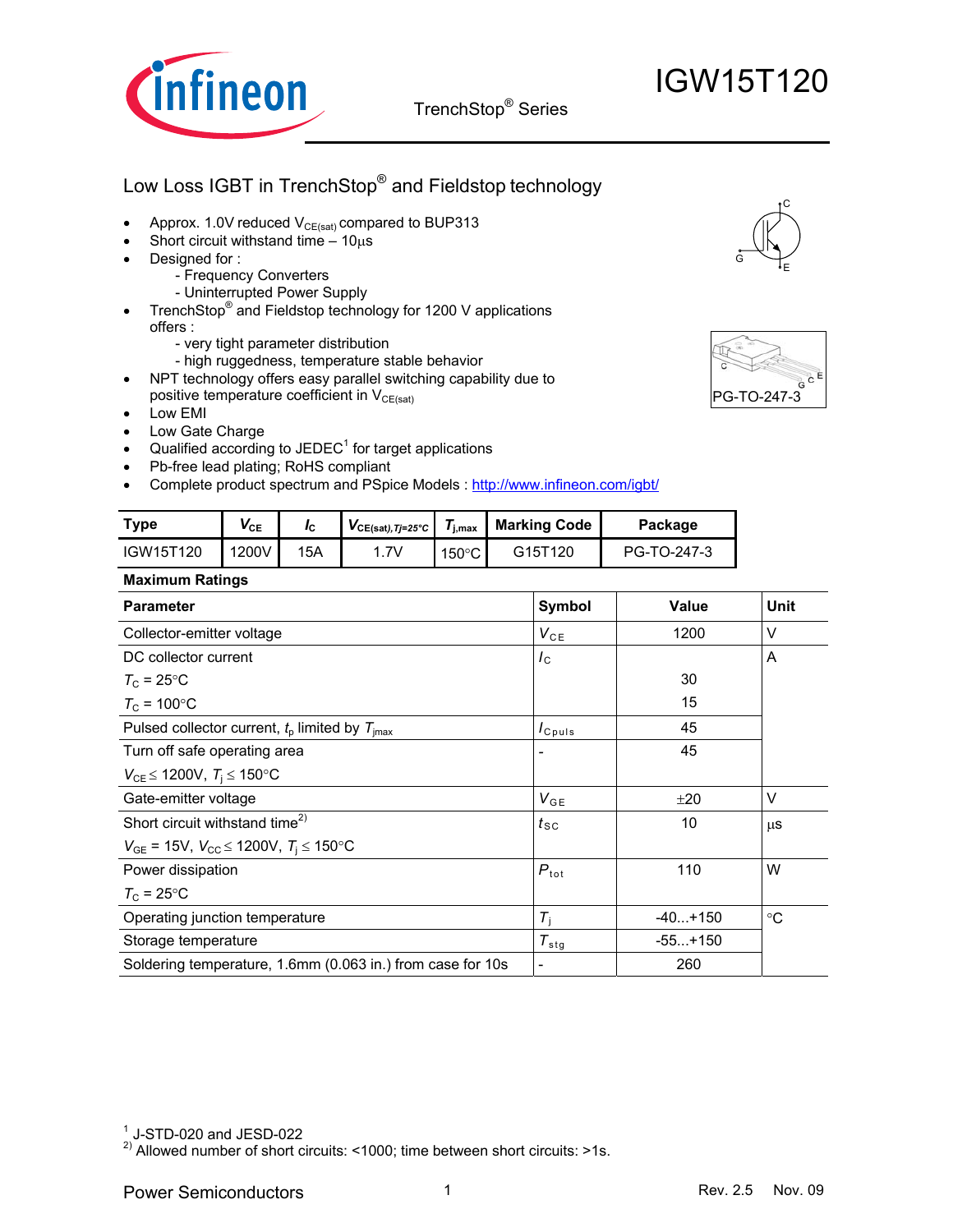

#### **Thermal Resistance**

| <b>Parameter</b>         | Symbol     | <b>Conditions</b> | Max. Value | Unit |
|--------------------------|------------|-------------------|------------|------|
| <b>Characteristic</b>    |            |                   |            |      |
| IGBT thermal resistance, | $R_{thJC}$ |                   | 1.1        | K/W  |
| junction – case          |            |                   |            |      |
| Thermal resistance,      | $R_{thJA}$ |                   | 40         |      |
| junction - ambient       |            |                   |            |      |

#### **Electrical Characteristic,** at  $T_i = 25 \degree C$ , unless otherwise specified

| <b>Parameter</b>                     |                                      | <b>Conditions</b>                   | <b>Value</b> |      |               | Unit   |
|--------------------------------------|--------------------------------------|-------------------------------------|--------------|------|---------------|--------|
|                                      | Symbol                               |                                     | min.         | typ. | max.          |        |
| <b>Static Characteristic</b>         |                                      |                                     |              |      |               |        |
| Collector-emitter breakdown voltage  | $V_{(BR)CES}$                        | $V_{GE} = 0V$ , $I_C = 0.5mA$       | 1200         |      |               | $\vee$ |
| Collector-emitter saturation voltage | $V_{CE(sat)}$                        | $V_{GE}$ = 15V, $I_C$ =15A          |              |      |               |        |
|                                      |                                      | $T_i = 25^{\circ}$ C                |              | 1.7  | 2.2           |        |
|                                      |                                      | $T_i = 125$ °C                      |              | 2.0  |               |        |
|                                      |                                      | $T_i = 150$ °C                      |              | 2.2  |               |        |
| Gate-emitter threshold voltage       | $V_{GE(th)}$                         | $I_c = 0.6$ mA, $V_{cF} = V_{cF}$   | 5.0          | 5.8  | 6.5           |        |
| Zero gate voltage collector current  | $I_{\text{CES}}$                     | $V_{CF} = 1200V$ .<br>$V_{GE} = 0V$ |              |      |               | mA     |
|                                      |                                      | $T_i = 25^{\circ}$ C                |              |      | $0.2^{\circ}$ |        |
|                                      |                                      | $T_i = 150$ °C                      |              |      | 2.0           |        |
| Gate-emitter leakage current         | $I_{\text{GES}}$                     | $V_{CE} = 0V, V_{GE} = 20V$         |              |      | 100           | nA     |
| Transconductance                     | $g_{\scriptscriptstyle \mathrm{fs}}$ | $V_{CE} = 20V, I_C = 15A$           |              | 10   |               | S      |
| Integrated gate resistor             | $R_{Gint}$                           |                                     |              | none |               | Ω      |

#### **Dynamic Characteristic**

| Input capacitance                             | $C_{iss}$         | $V_{CE} = 25V$ ,                                              | 1100 | pF |
|-----------------------------------------------|-------------------|---------------------------------------------------------------|------|----|
| Output capacitance                            | $C_{\text{oss}}$  | $V_{GE} = 0V$ ,                                               | 100  |    |
| Reverse transfer capacitance                  | $C_{rss}$         | $f = 1$ MHz                                                   | 50   |    |
| Gate charge                                   | $Q_{\text{Gate}}$ | $V_{\text{cc}} = 960 \text{V}$ , $I_{\text{c}} = 15 \text{A}$ | 85   | nC |
|                                               |                   | $V_{GF} = 15V$                                                |      |    |
| Internal emitter inductance                   | LE                |                                                               | 13   | nH |
| measured 5mm (0.197 in.) from case            |                   |                                                               |      |    |
| Short circuit collector current <sup>1)</sup> | $I_{C(SC)}$       | $V_{GE}$ =15V, $t_{SC}$ ≤10µs<br>$V_{\text{cc}} = 600V,$      | 90   | A  |
|                                               |                   | $T_i = 25^{\circ}$ C                                          |      |    |

 $1)$  Allowed number of short circuits: <1000; time between short circuits: >1s.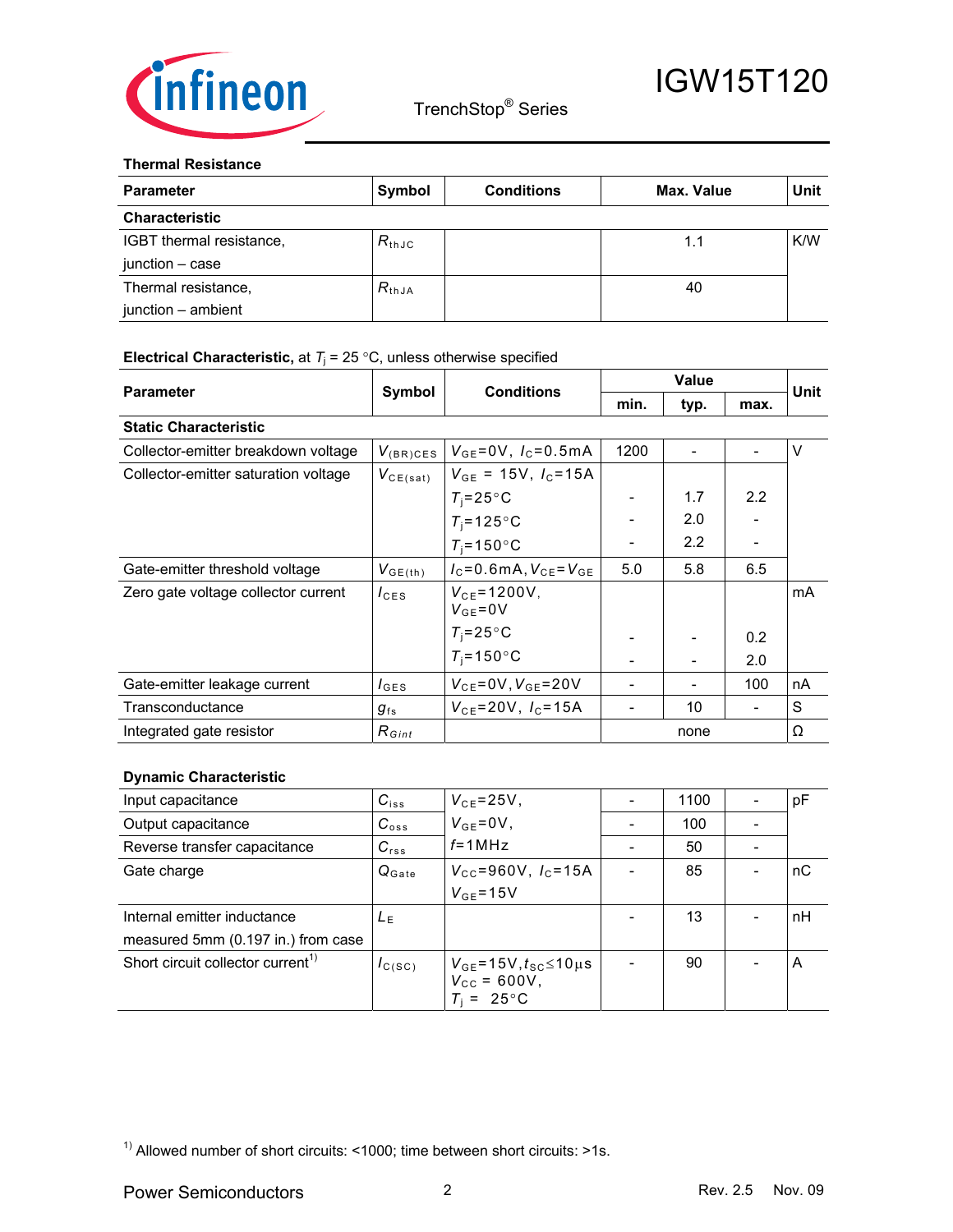

#### **Switching Characteristic, Inductive Load,** at *T*<sup>j</sup> =25 °C

| <b>Parameter</b>           | Symbol             | <b>Conditions</b>                                                                                                                                                                              | <b>Value</b> |      |      | Unit |
|----------------------------|--------------------|------------------------------------------------------------------------------------------------------------------------------------------------------------------------------------------------|--------------|------|------|------|
|                            |                    |                                                                                                                                                                                                | min.         | typ. | max. |      |
| <b>IGBT Characteristic</b> |                    |                                                                                                                                                                                                |              |      |      |      |
| Turn-on delay time         | $t_{\text{d}(on)}$ | $T_i = 25^{\circ}C$ ,                                                                                                                                                                          |              | 50   |      | ns   |
| Rise time                  | $t_{\rm r}$        | $V_{\text{cc}}$ =600V, $I_{\text{c}}$ =15A,<br>$V_{GE} = 0/15V$ ,<br>$R_{G}$ =56 $\Omega$ ,<br>$L_{\sigma}^{2}$ =180nH,<br>$C_{\sigma}^{2}$ =39pF<br>Energy losses include<br>"tail" and diode |              | 30   |      |      |
| Turn-off delay time        | $t_{\sf d(off)}$   |                                                                                                                                                                                                |              | 520  |      |      |
| Fall time                  | $t_{\rm f}$        |                                                                                                                                                                                                |              | 60   |      |      |
| Turn-on energy             | $E_{\rm on}$       |                                                                                                                                                                                                |              | 1.3  |      | mJ   |
| Turn-off energy            | $E_{\text{off}}$   |                                                                                                                                                                                                |              | 1.4  |      |      |
| Total switching energy     | $E_{\text{ts}}$    | reverse recovery.                                                                                                                                                                              |              | 2.7  |      |      |

#### **Switching Characteristic, Inductive Load,** at *T*<sup>j</sup> =150 °C

| <b>Parameter</b>           | Symbol              | <b>Conditions</b>                                                                                                                                                                                                          | Value |      |      | Unit |
|----------------------------|---------------------|----------------------------------------------------------------------------------------------------------------------------------------------------------------------------------------------------------------------------|-------|------|------|------|
|                            |                     |                                                                                                                                                                                                                            | min.  | typ. | max. |      |
| <b>IGBT Characteristic</b> |                     |                                                                                                                                                                                                                            |       |      |      |      |
| Turn-on delay time         | $t_{\text{d}(on)}$  | $T_i = 150^{\circ}C$ ,                                                                                                                                                                                                     |       | 50   |      | ns   |
| Rise time                  | $I_r$               | $V_{\text{cc}}$ =600V, $I_{\text{c}}$ =15A,<br>$V_{GE} = 0/15V$ ,<br>$R_{\rm G}$ = 56 $\Omega$<br>$L_{\sigma}^{(2)}$ =180nH,<br>$C_{\sigma}^{2)} = 39pF$<br>Energy losses include<br>"tail" and diode<br>reverse recovery. |       | 35   |      |      |
| Turn-off delay time        | $t_{\text{d(off)}}$ |                                                                                                                                                                                                                            |       | 600  |      |      |
| Fall time                  | $t_{\rm f}$         |                                                                                                                                                                                                                            |       | 120  |      |      |
| Turn-on energy             | $E_{\rm on}$        |                                                                                                                                                                                                                            |       | 2.0  |      | mJ   |
| Turn-off energy            | $E_{\text{off}}$    |                                                                                                                                                                                                                            |       | 2.1  |      |      |
| Total switching energy     | $E_{ts}$            |                                                                                                                                                                                                                            |       | 4.1  |      |      |

<sup>2)</sup> Leakage inductance  $L_{\sigma}$  and Stray capacity  $C_{\sigma}$  due to dynamic test circuit in Figure E.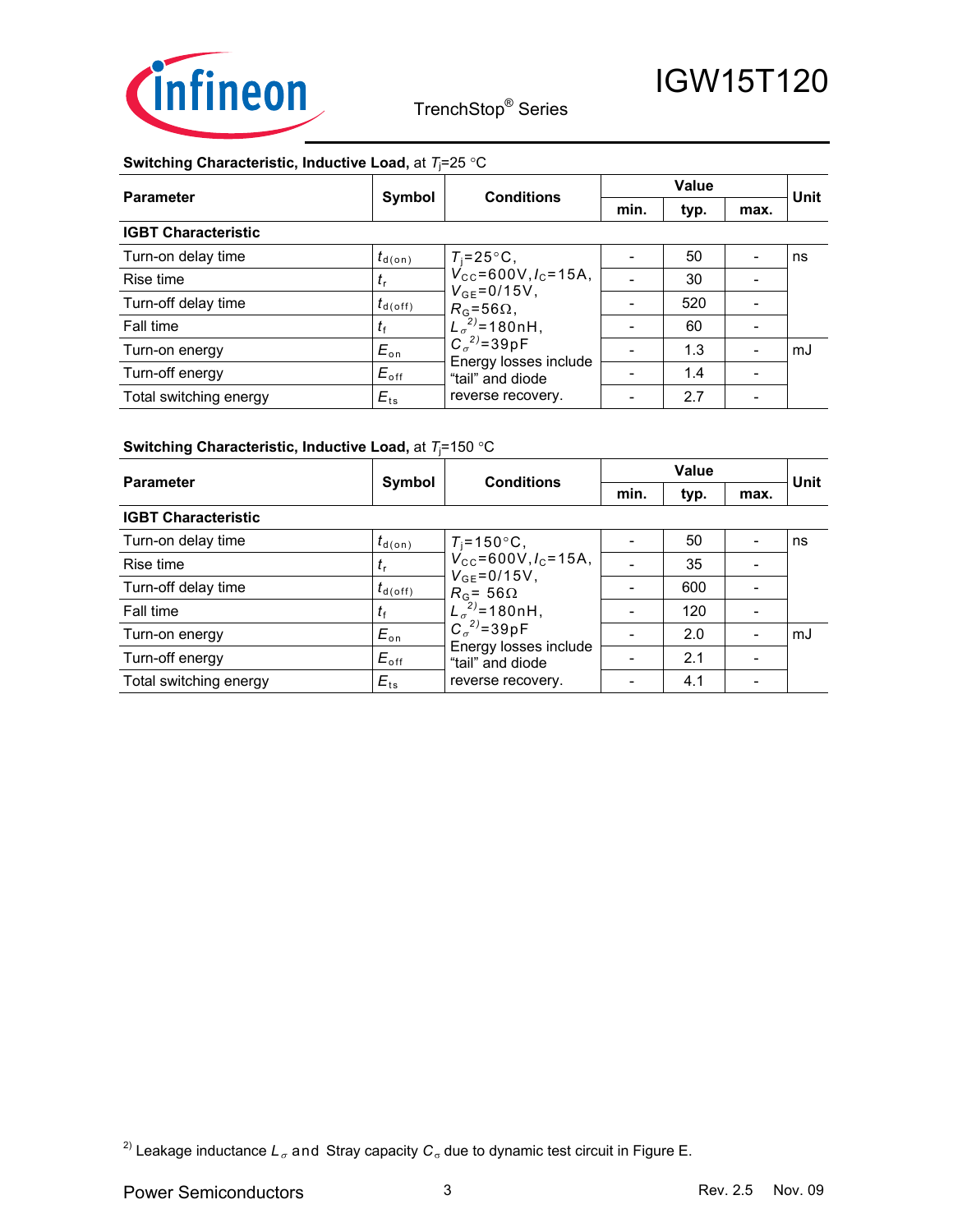

#### *t* p =2µs 40A I<sub>C</sub>, COLLECTOR CURRENT *I*C, COLLECTOR CURRENT  $l_{\rm C}$ , COLLECTOR CURRENT *I*C, COLLECTOR CURRENT Ш 10A 10µs  $T_c$ =80 $^{\circ}$ C 30A 50µs *T*C=110°C 20A 1A *Ic* 150µs  $\pm$   $\pm$ 10A 500µs *Ic*Π 20ms DC 0,1A 0A 10Hz 100Hz 1kHz 10kHz 100kHz 1V 10V 100V 1000V *f*, SWITCHING FREQUENCY *V*CE, COLLECTOR-EMITTER VOLTAGE **Figure 1. Collector current as a function of Figure 2. Safe operating area switching frequency**   $(D = 0, T_C = 25$ °C, *T*<sub>i</sub> ≤150°C; *V*<sub>GE</sub>=15V)  $(T_{\text{j}} \leq 150^{\circ} \text{C}, D = 0.5, V_{\text{CE}} = 600 \text{V},$  $V_{GE}$  = 0/+15V,  $R_G$  = 56 $\Omega$ ) 100W P<sub>tot</sub>, POWER DISSIPATION *I<sub>C</sub>*, COLLECTOR CURRENT *I*C, COLLECTOR CURRENT *P*tot, POWER DISSIPATION 20A 80W 60W 10A 40W 20W 0A 0W 25°C 75°C 125°C 25°C 50°C 75°C 100°C 125°C  $T_{\rm C}$ , CASE TEMPERATURE  $T_{\rm C}$ , CASE TEMPERATURE **Figure 3. Power dissipation as a function of**

**Figure 4. Collector current as a function of case temperature**  (*V*GE ≥ 15V, *T*<sup>j</sup> ≤ 150°C)

**case temperature**   $(T_i \leq 150^{\circ}C)$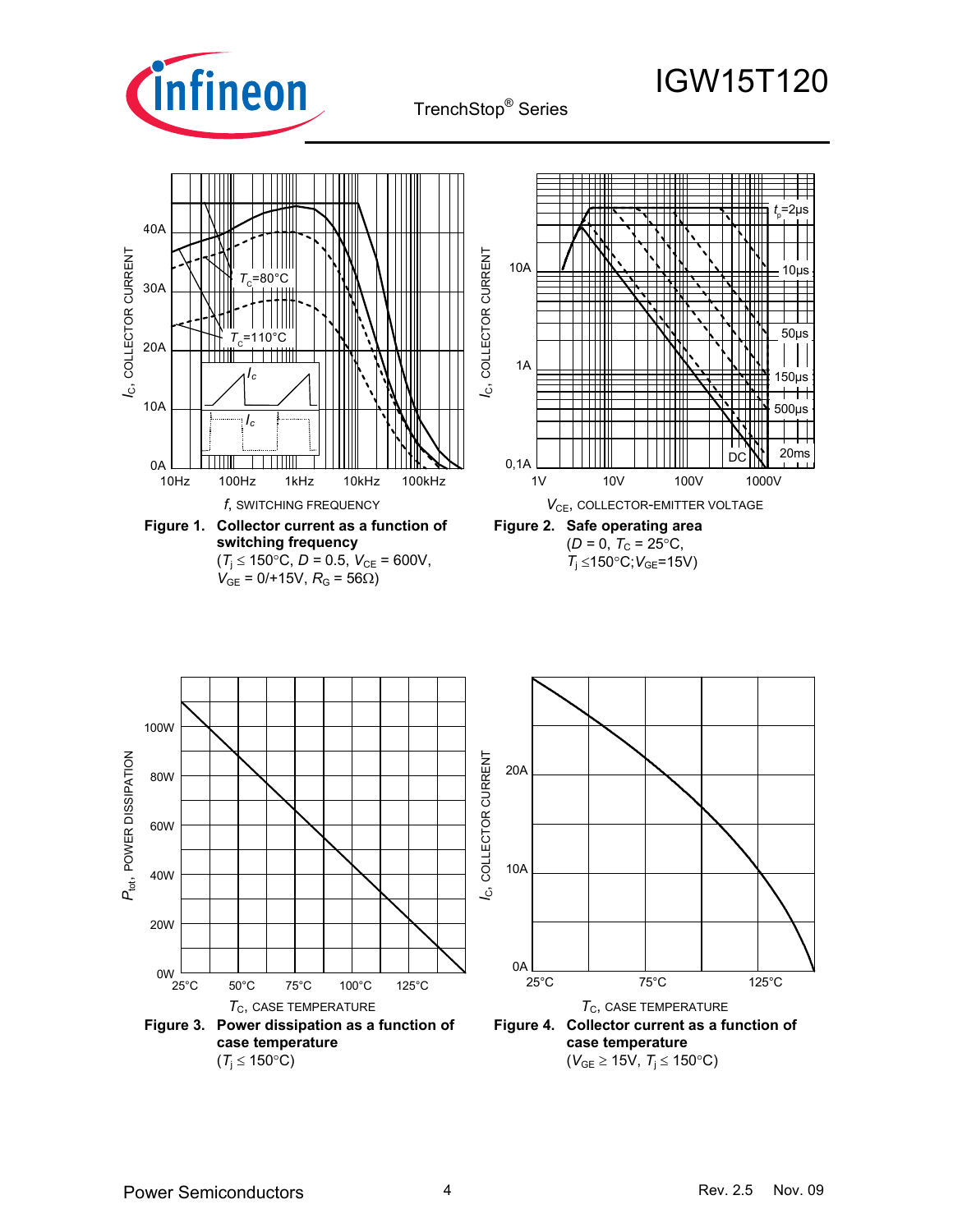



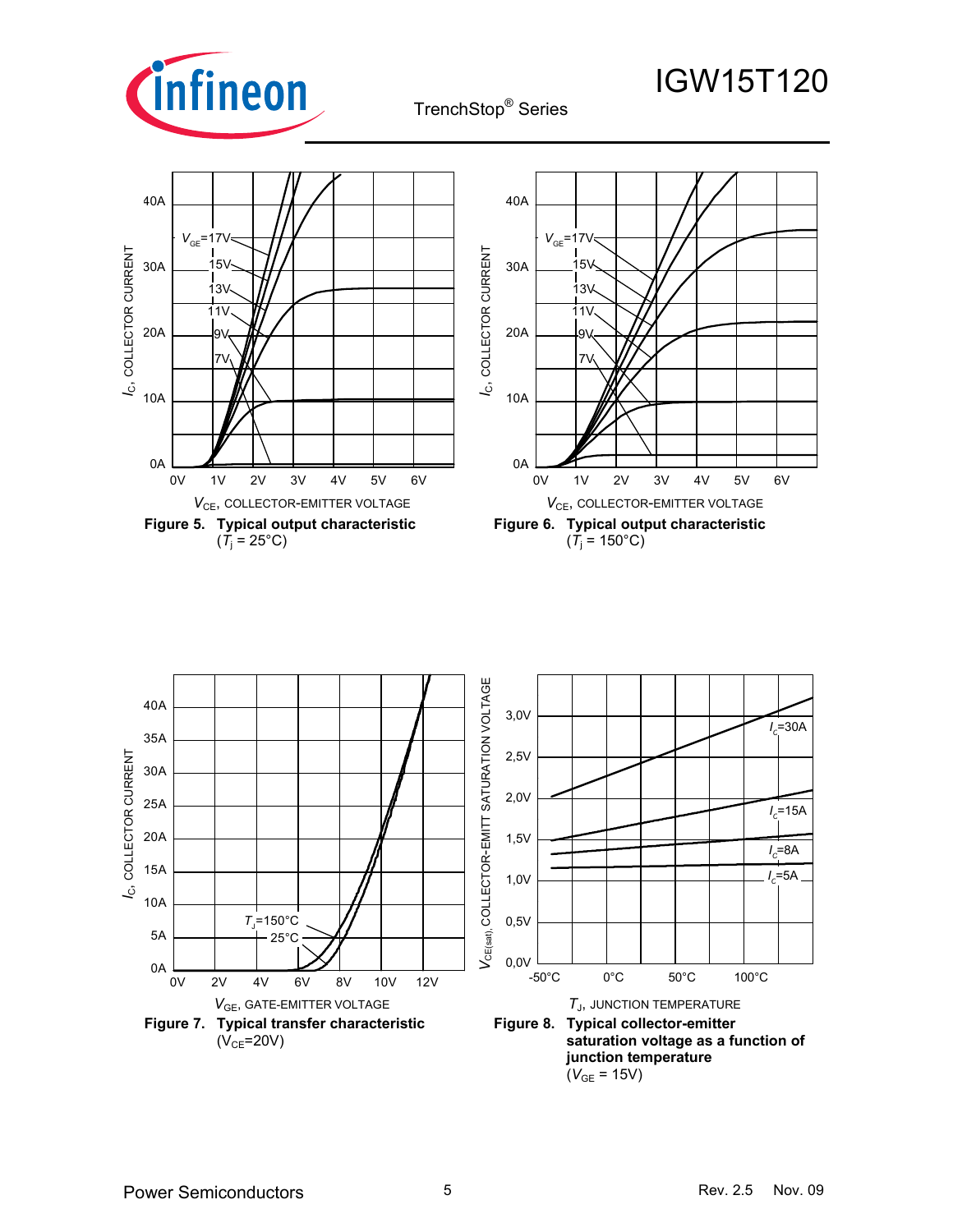

TrenchStop® Series

#### 0A 10A 20A 1ns 10ns 100ns *t* r *t* d(on) *t* f *t* d(off) *t,* SWITCHING TIMES 10 $\Omega$  35 $\Omega$  60 $\Omega$  85 $\Omega$  110 $\Omega$  $\frac{1}{10\Omega}$ 10ns 100ns 1µs *t* f *t* r *t* d(off) *t* d(on) *I<sub>C</sub>*, COLLECTOR CURRENT *R<sub>G</sub>*, GATE RESISTOR **Figure 9. Typical switching times as a function of collector current Figure 10. Typical switching times as a function of gate resistor**

(inductive load,  $T_J$ =150°C, *V*<sub>CE</sub>=600V, V<sub>GE</sub>=0/15V, *R*<sub>G</sub>=56Ω, Dynamic test circuit in Figure E)

(inductive load,  $T_J$ =150°C,  $V_{CE}$ =600V, V<sub>GE</sub>=0/15V, I<sub>C</sub>=15A,

IGW15T120

Dynamic test circuit in Figure E)

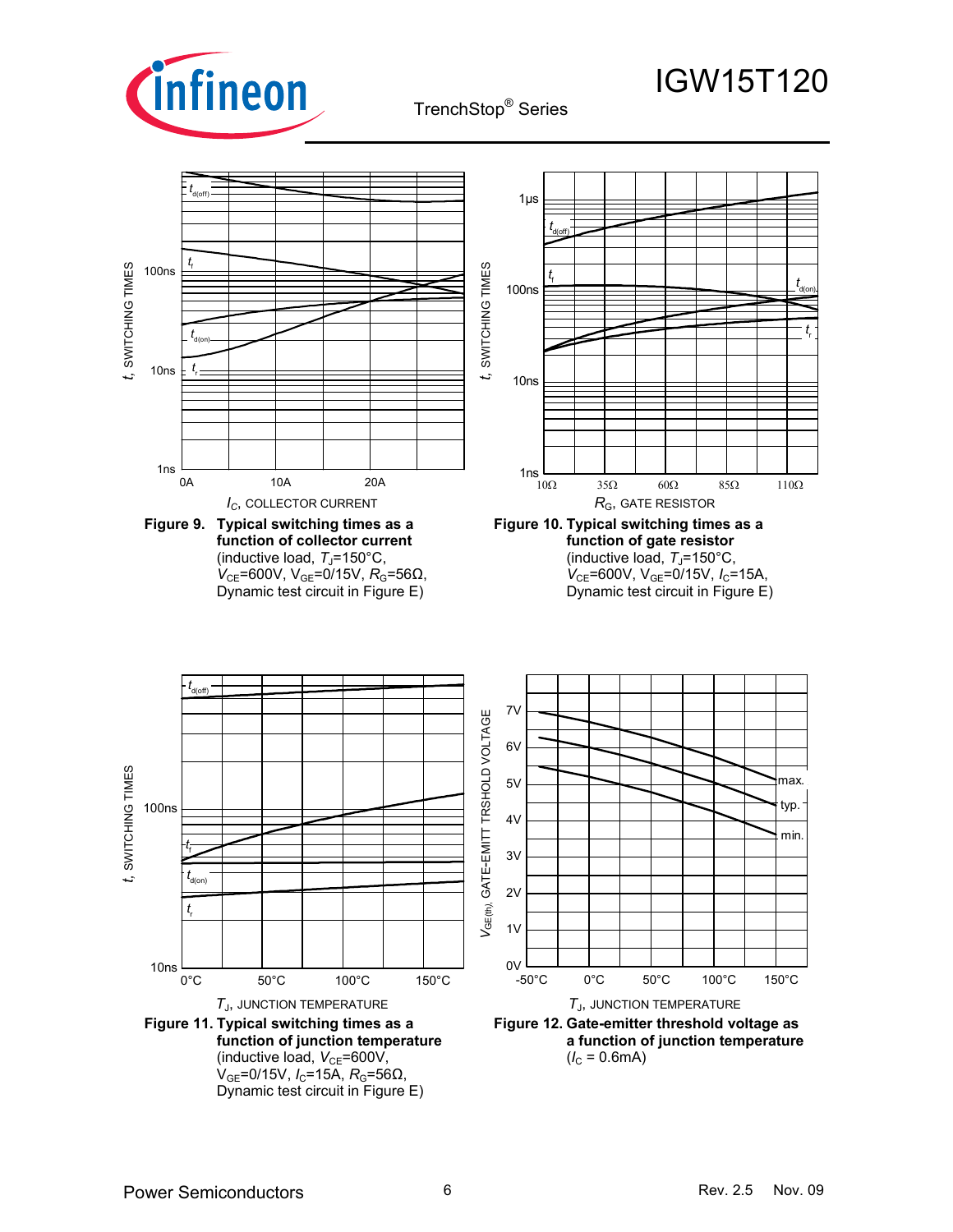



(inductive load,  $T_J$ =150°C, *V*<sub>CE</sub>=600V, V<sub>GE</sub>=0/15V, *R*<sub>G</sub>=56Ω, Dynamic test circuit in Figure E)



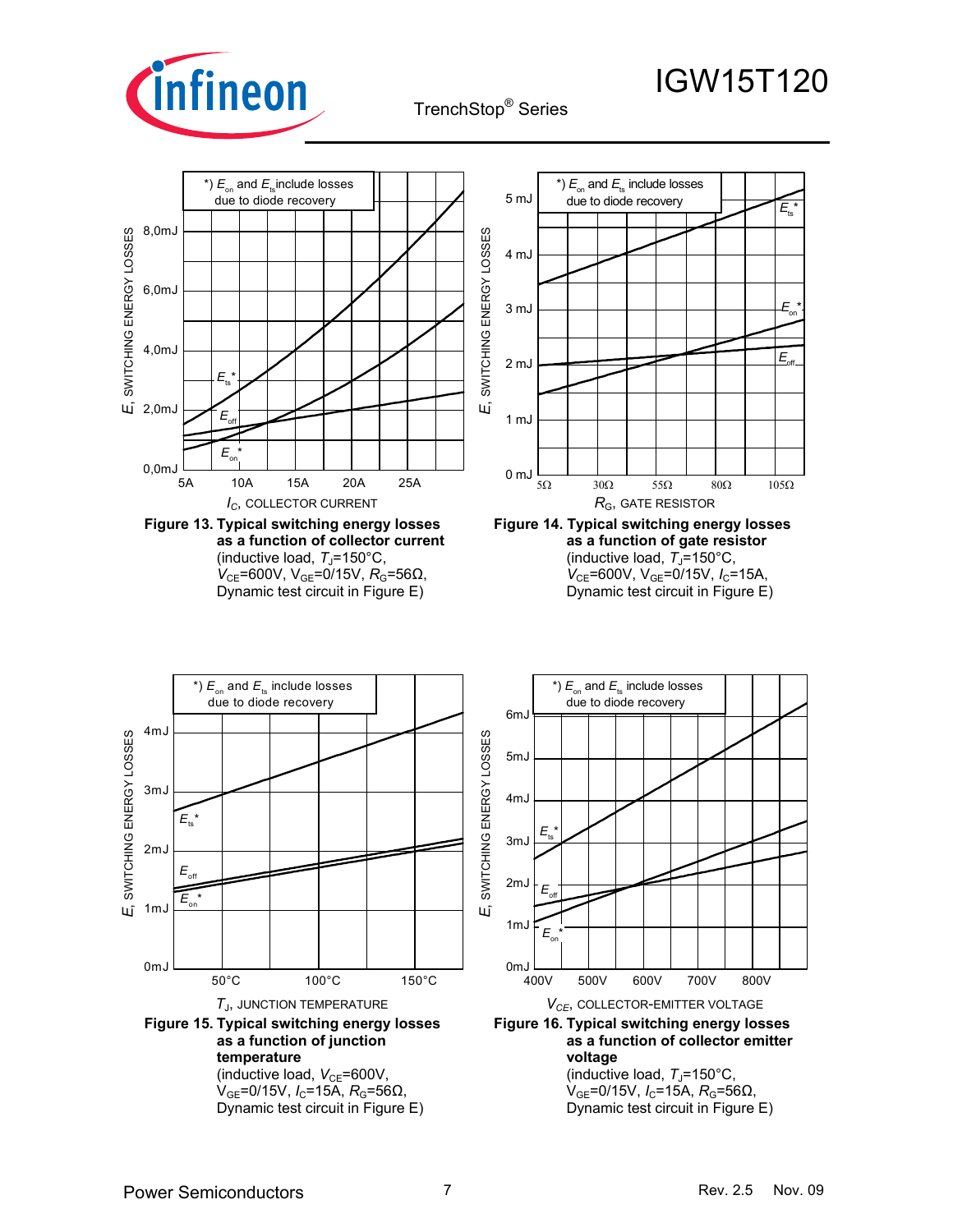



 $(V_{GE}=0V, f=1 MHz)$ 

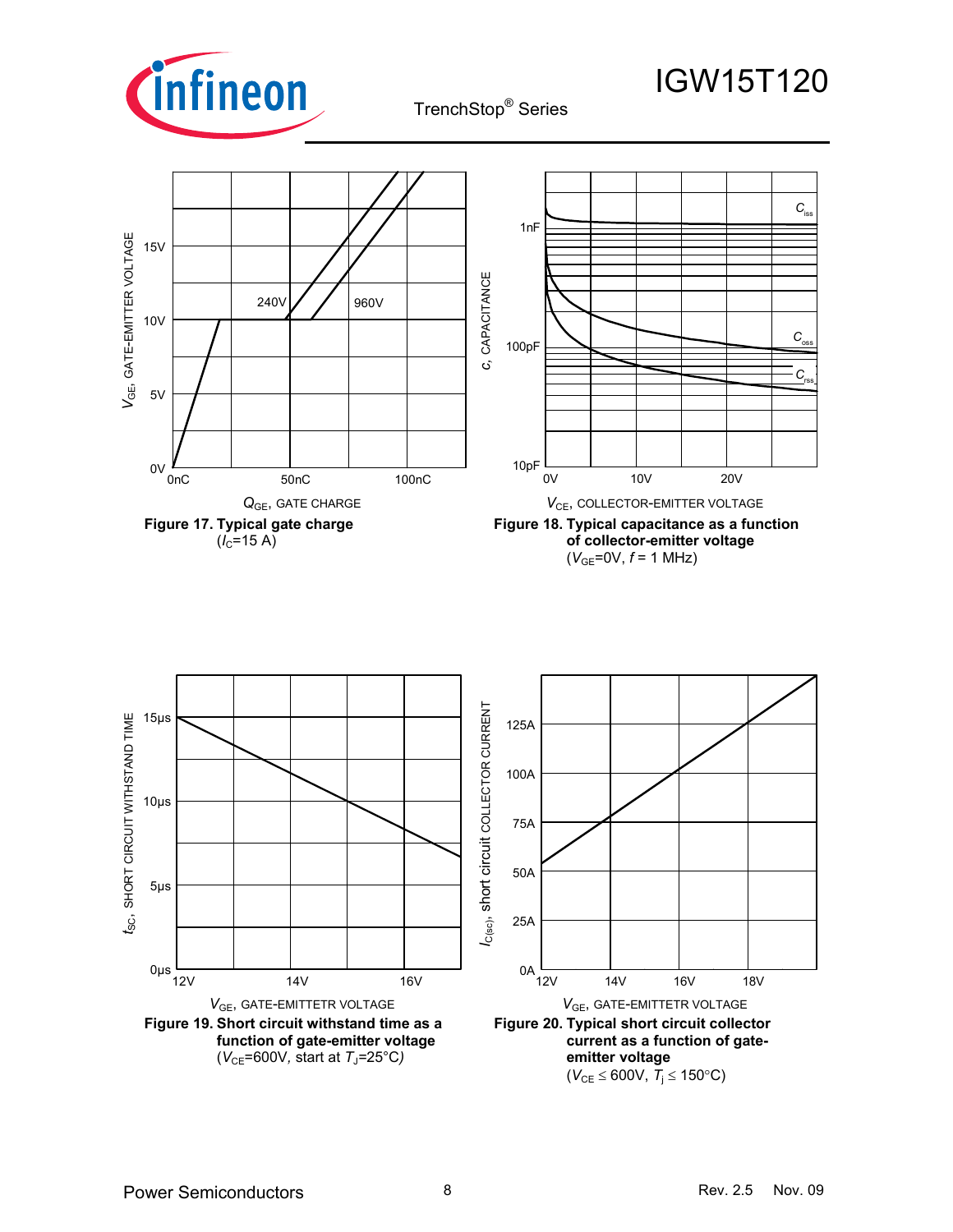



**Figure 21. Typical turn on behavior**  (V<sub>GE</sub>=0/15V, *R*<sub>G</sub>=56Ω, *T*<sub>i</sub> = 150°C, Dynamic test circuit in Figure E)



**Figure 22. Typical turn off behavior**   $(V_{GE} = 15/0 V, R_G = 56Ω, T_i = 150°C,$ Dynamic test circuit in Figure E)

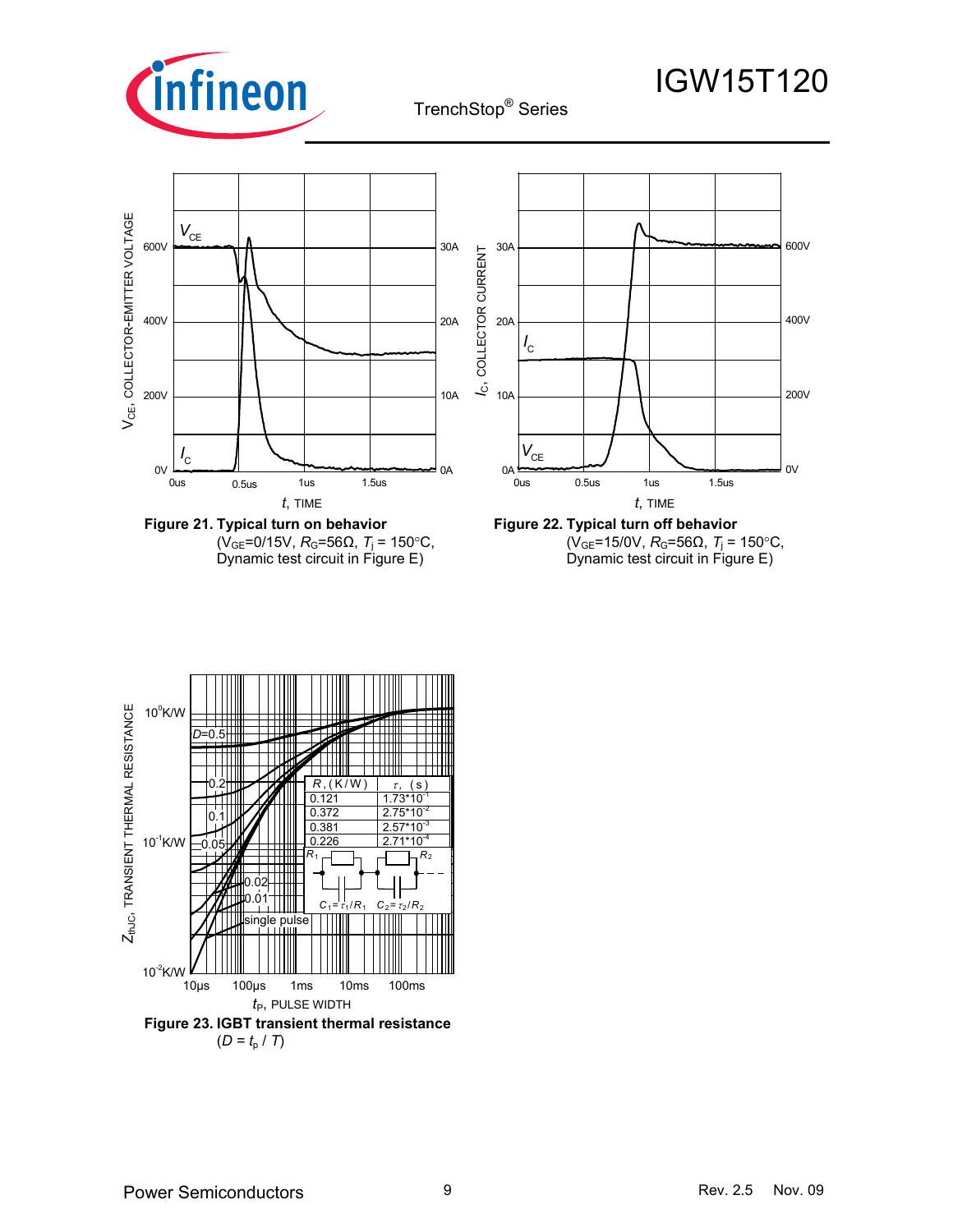

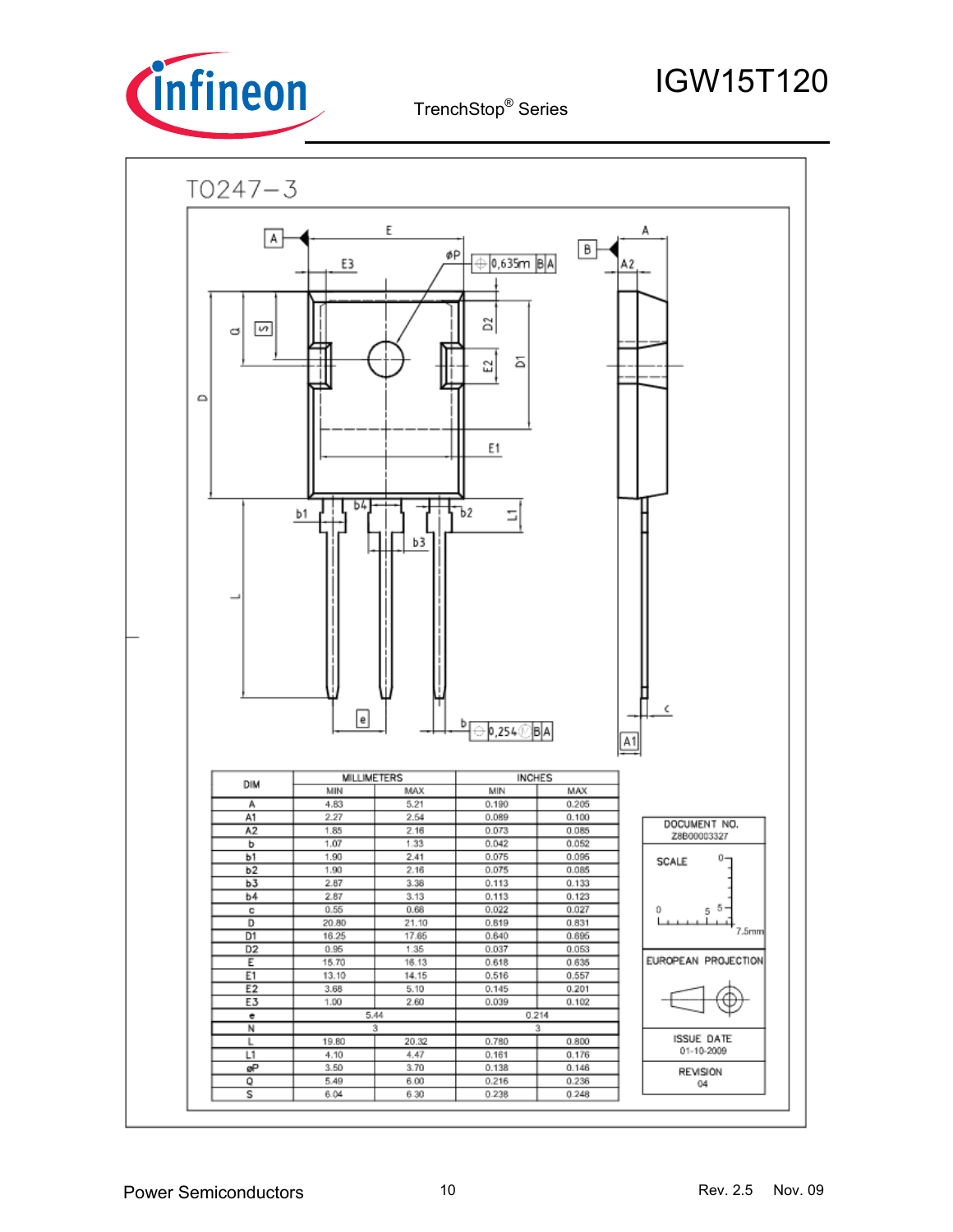

 $V_{GE}$ 

 $I_{\rm C}$ 

 $V_{\rm CE}$ 

 $V_{\text{CE}}$ 

 $I_{\mathbf{C}}$ 

 $V_{\rm CE}$ 

TrenchStop® Series

### 90% V<sub>GE</sub> 10% $V_{\text{GF}}$  $90\% I_c$  $90\% I_c$  $10\% I_c$ 10% $I_c$ 90% $V_{CE}$ τ1 τ τ2 n  $\overline{{\mathsf{r}}_1}$ ,  $\overline{{\mathsf{r}}}$ r 1 2 n  $T_{j}$  (t)  $p(t)$   $\uparrow$   $\uparrow$   $\uparrow$   $\uparrow$   $\uparrow$   $\uparrow$   $\uparrow$   $\uparrow$   $\uparrow$   $\uparrow$   $\uparrow$   $\uparrow$  $r_1$   $r_2$  r 22  $t_{d(\text{off})}$  $t_{\rm f}$  $|t_{\sf d(on)}|$  $\bar{I}_r$ **SIS00053 Figure A. Definition of switching times**  $(\equiv)$  $90\%$   $V_{\text{GE}}$ **Figure D. Thermal equivalent circuit** 10% $V_{\rm G}$  $\frac{1}{2}L_{\alpha}$ D.U.T. (Diode)  $C_{\sigma}$  $1\%$   $I_c$ D.U.T.  $(IGBT)$  $E_{\text{OFF}} = \int_{t_1}^{t_2} V_{\text{CE}} \times I_{\text{C}} \times dt$

 **Figure B. Definition of switching losses**

22  $t<sub>2</sub>$  $\overline{t_3}$   $\frac{1}{2}L_{\alpha}$ 

 $E_{ON} = \int_{r_3}^{r_4} V_{CE} \times I_C \times d\tau$ 

 $3\%$   $V_{CE}$ 

sis

 $T_{\rm C}$